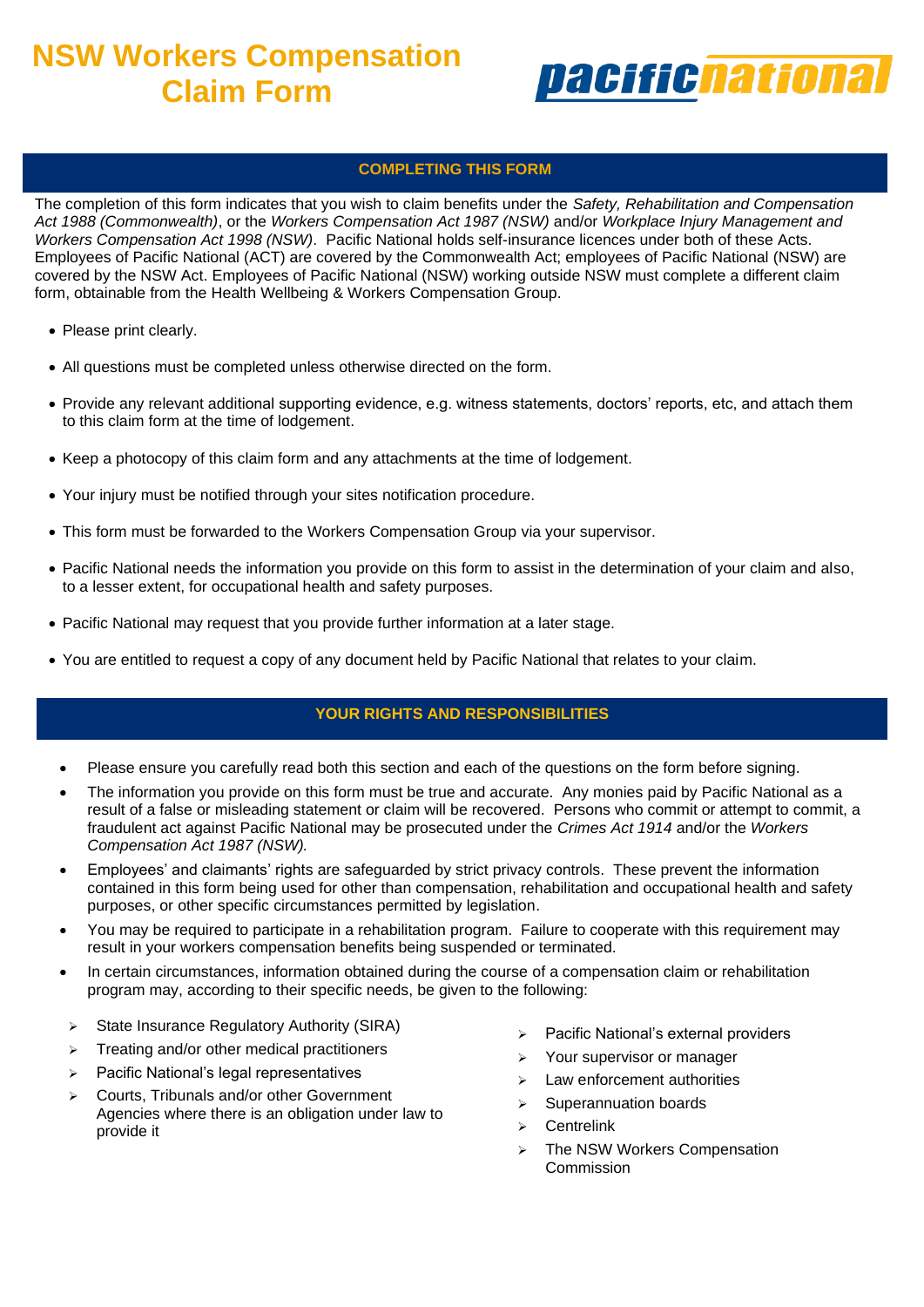| <b>Employee Details</b>                                                                                                    | 10. Country of birth:                                                                                                                                                  |
|----------------------------------------------------------------------------------------------------------------------------|------------------------------------------------------------------------------------------------------------------------------------------------------------------------|
| Title<br>1.<br>(please tick)<br>Mr<br>Other<br>Mrs<br>Ms                                                                   | 11. What is the preferred language read or spoken<br>at home? (optional)                                                                                               |
| Given Name(s)<br>2.                                                                                                        | 12. Do you need an interpreter for an interview?                                                                                                                       |
| <b>Family Name</b><br>3.                                                                                                   | N <sub>o</sub><br>Yes<br>(if yes, state language<br>preference below)                                                                                                  |
| 4. Former Family Name (if any)<br>(if none, leave blank)                                                                   | 13. Do you want another person to act on your<br>behalf for this claim?<br>(if yes, please provide                                                                     |
| <b>Sex</b><br>5.<br>Female<br>Male                                                                                         | N <sub>o</sub><br>Yes<br>both their name and<br>contact number below)                                                                                                  |
| Date of Birth<br>6.                                                                                                        |                                                                                                                                                                        |
| Actual Address (residential) MUST BE COMPLETED<br>7.<br>(please advise <b>Pacific National</b> if you change your address) | 14. What is your<br>employee number?                                                                                                                                   |
| Postcode:                                                                                                                  | <b>Injury/Illness Information</b>                                                                                                                                      |
| <b>Postal Address</b><br>8.<br>(if same as Actual Address write "as above")                                                | <b>Note: About your Medical Certificate:</b><br>must be an original from a legally<br>qualified medical practitioner (A General<br>Practitioner or Medical Specialist) |
| Postcode:                                                                                                                  | must state a precise diagnosis<br>(certificates containing words such as<br>"medical condition", "back pain", "work<br>related stress" will not be accepted).          |
| Telephone:<br>9.                                                                                                           | must state the relationship between the<br>injury/illness and your employment.                                                                                         |
| Home (<br>$\lambda$<br>Work (<br>$\lambda$                                                                                 | must certify any claimed periods of<br>incapacity for work, whether total or<br>partial. (ie. This includes periods where                                              |
| Mobile                                                                                                                     | you were capable of performing light<br>duties only)                                                                                                                   |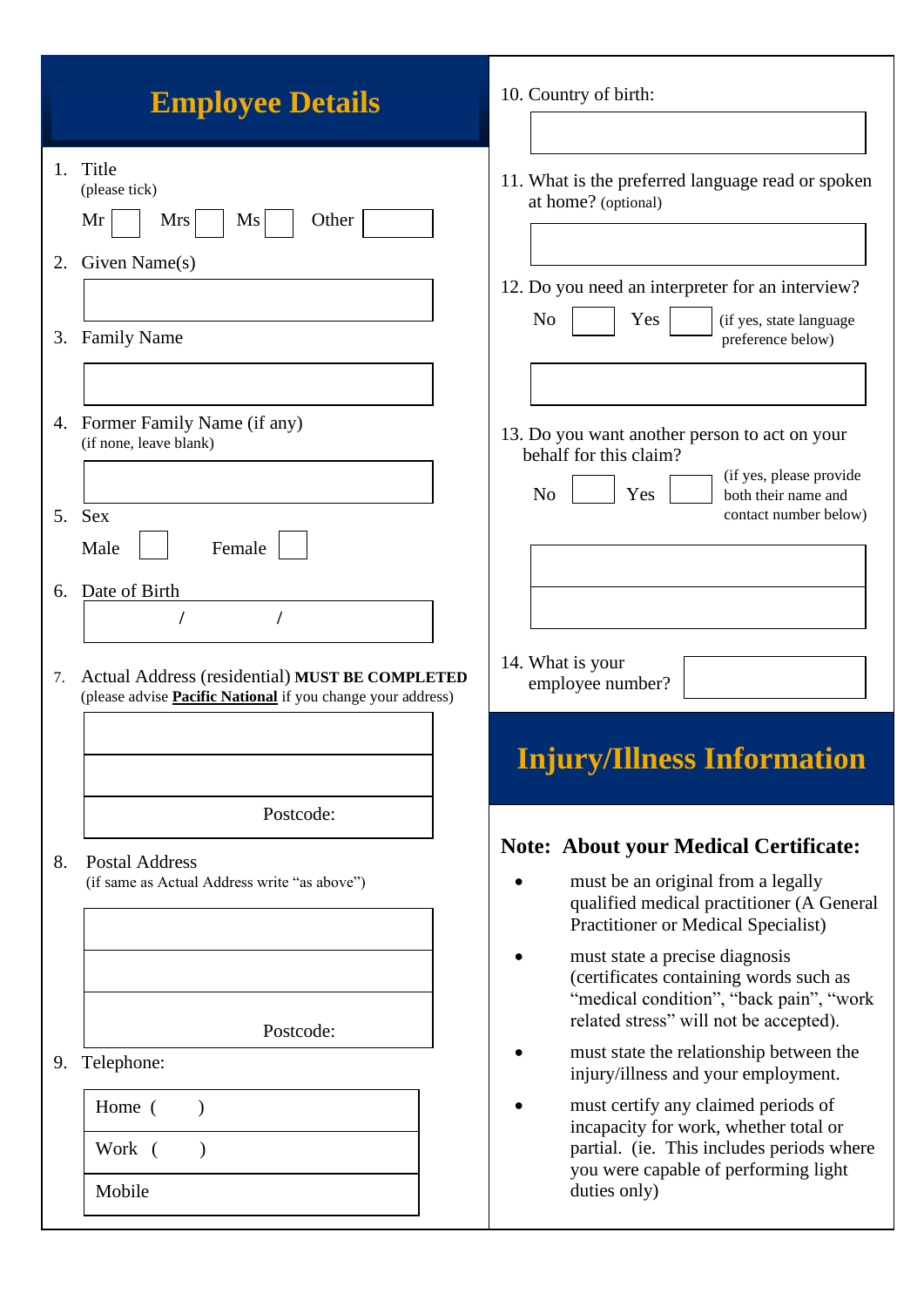15. What is the precise diagnosis as stated on your medical certificate? 16. When did your injury happen or when did you notice the illness? Date Time Day of the week 17 (a). What date did you first have medical treatment for your injury/illness? 17 (b). What is the name of the doctor, medical practice or hospital who first treated you for your injury/illness? 18. Did your doctor refer you for any diagnostic tests such as X rays, pathology, ECG's; evaluation by a psychiatrist or psychologist; or referral to a specialist?  $\overline{N_0}$   $\overline{S_0}$  to 19  $Yes \f{}$  State the nature of referral and give name(s) and address(es) of any specialist consulted or treatment sought. If not enough space, attach another sheet. Nature of referral Name and address of doctor / / / / Postcode Tel. No () 19 (a). *In your own words,* describe the injury or illness as fully as you can (there is no need to use medical terminology) 19 (b). What part of the body is affected? (eg lower back, left index finger) 19 (c). In your own words describe how this injury now affects you (eg "I am unable to drive a motor vehicle", " I cannot sit for longer than 15 minutes") 20 (a). Have you ever had a similar injury or illness before, work related or otherwise (even if you think it is unrelated to this injury or illness)?  $\text{No}$   $\qquad$   $\text{Go}$  to 22 Describe the injury or illness  $Yes \mid$  and the parts of the body affected. Give approximate dates. 20 (b). What is the name of the doctor, medical practice of hospital who treated you at that time?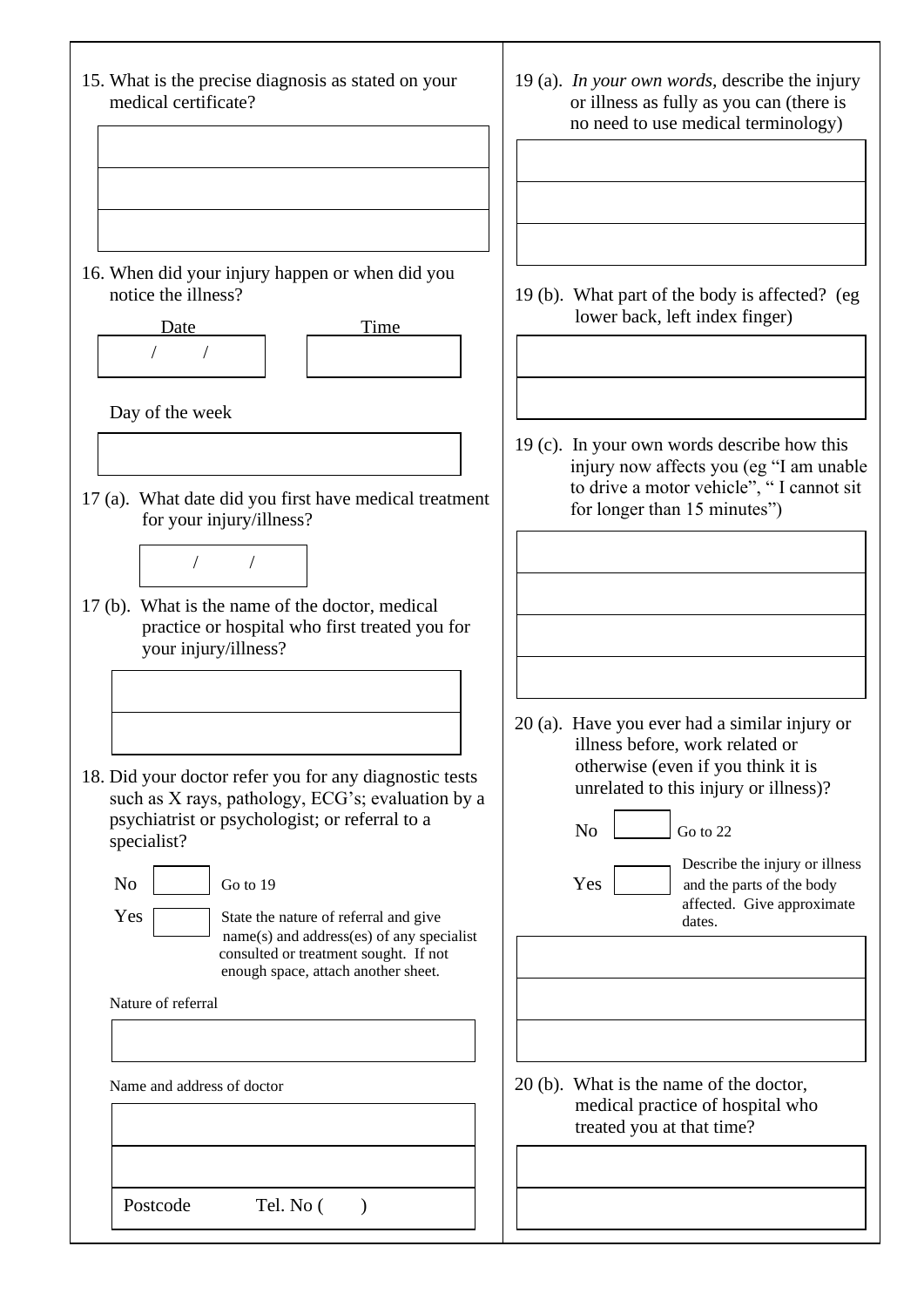|     | $21$ (a). Have you ever claimed for the injury (ies) or<br>illness(es) described in questions 18 and 19?<br>N <sub>o</sub><br>Go to 22<br>Yes<br>What was the approximate date(s) of<br>the claim $(s)$ ?<br>21 (b). Who was the claim with? | 24. What is the exact location, within the<br>aforementioned address where the<br>injury/illness occurred? (eg my desk, machine<br>shop, fire stairs) |
|-----|----------------------------------------------------------------------------------------------------------------------------------------------------------------------------------------------------------------------------------------------|-------------------------------------------------------------------------------------------------------------------------------------------------------|
|     | 21 (c). Who were you working for at the time?                                                                                                                                                                                                | 25. Were there any witnesses to your<br>injury/illness?<br><b>First Witness</b>                                                                       |
| 22. | The current injury/illness happened:<br>(please tick one)                                                                                                                                                                                    |                                                                                                                                                       |
|     | While working at your usual workplace<br>A<br>B<br>Transport accident while working                                                                                                                                                          | Postcode<br>Tel. No (<br>$\rightarrow$                                                                                                                |
|     | $\mathsf{C}$                                                                                                                                                                                                                                 | <b>Second Witness</b>                                                                                                                                 |
|     | While working elsewhere<br>D                                                                                                                                                                                                                 |                                                                                                                                                       |
|     | While having a break                                                                                                                                                                                                                         |                                                                                                                                                       |
|     | E<br>While travelling to or from work                                                                                                                                                                                                        | Postcode<br>Tel. No (<br>$\lambda$                                                                                                                    |
|     | F<br>While attending an approved course of<br>study<br>G<br>During an authorised sporting activity                                                                                                                                           | 26. Describe in detail what events contributed to                                                                                                     |
|     | H<br>Other, provide details below                                                                                                                                                                                                            | your injury/illness.<br>If there was a sequence of events, we need to                                                                                 |
|     |                                                                                                                                                                                                                                              | know:                                                                                                                                                 |
|     |                                                                                                                                                                                                                                              | what started the sequence of events                                                                                                                   |
| 23. | What is the street address or location where the                                                                                                                                                                                             | the sequence of events<br>the final result                                                                                                            |
|     | injury/illness occurred?                                                                                                                                                                                                                     | (if not enough space, attach another sheet)                                                                                                           |
|     |                                                                                                                                                                                                                                              |                                                                                                                                                       |
|     |                                                                                                                                                                                                                                              |                                                                                                                                                       |
|     |                                                                                                                                                                                                                                              |                                                                                                                                                       |
|     |                                                                                                                                                                                                                                              |                                                                                                                                                       |
|     |                                                                                                                                                                                                                                              |                                                                                                                                                       |
|     | Postcode                                                                                                                                                                                                                                     |                                                                                                                                                       |
|     |                                                                                                                                                                                                                                              |                                                                                                                                                       |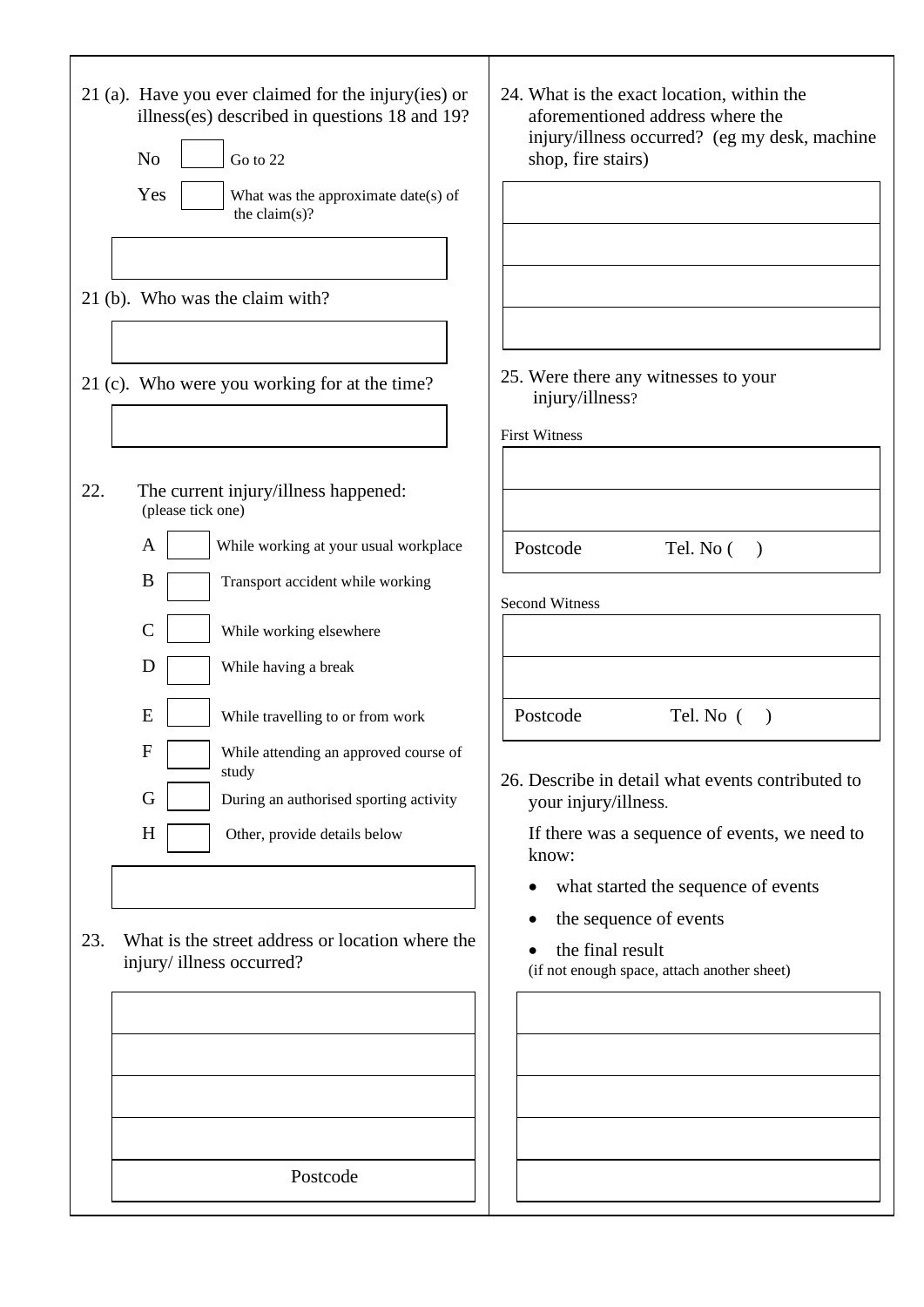| 27. Fully describe any equipment or machinery<br>involved in the injury/illness.  | 32. Where were you travelling to?<br>Workplace<br>Home<br>Other, provide details below |
|-----------------------------------------------------------------------------------|----------------------------------------------------------------------------------------|
| Injury on a journey to or                                                         | 33. What time did you leave?                                                           |
| from work                                                                         | AM                                                                                     |
| 28. Was your condition the result of an accident                                  | <b>PM</b>                                                                              |
| while travelling/commuting?                                                       | 34. What time did you expect to arrive?                                                |
| N <sub>o</sub><br>Go to 39                                                        | AM<br><b>PM</b>                                                                        |
| Yes<br>Go to 29                                                                   | 35. Were there any breaks in your journey prior to                                     |
| 29. Was the travel or journey during work hours?                                  | your injury?                                                                           |
|                                                                                   | N <sub>o</sub>                                                                         |
| N <sub>o</sub>                                                                    |                                                                                        |
| Yes                                                                               | Yes<br>Please provide details below                                                    |
| 30 (a). What were your actual rostered hours of<br>duty on the day of the injury? |                                                                                        |
| AM<br>AM<br><b>PM</b><br>To<br><b>PM</b><br>From                                  |                                                                                        |
|                                                                                   | Did you travel by a direct route?<br>36.                                               |
| 30 (b). What are your usual hours of duty if<br>different from the above?         | Yes<br>Go to 37                                                                        |
| AM<br>AM<br><b>PM</b><br>To<br>PM<br>From                                         | N <sub>0</sub><br>Please provide details below,<br>including reasons and a map of the  |
| 31. Where were you travelling from?                                               | route you took                                                                         |
| Workplace                                                                         |                                                                                        |
| Home                                                                              |                                                                                        |
|                                                                                   |                                                                                        |
| Other, provide details below                                                      |                                                                                        |
|                                                                                   |                                                                                        |
|                                                                                   |                                                                                        |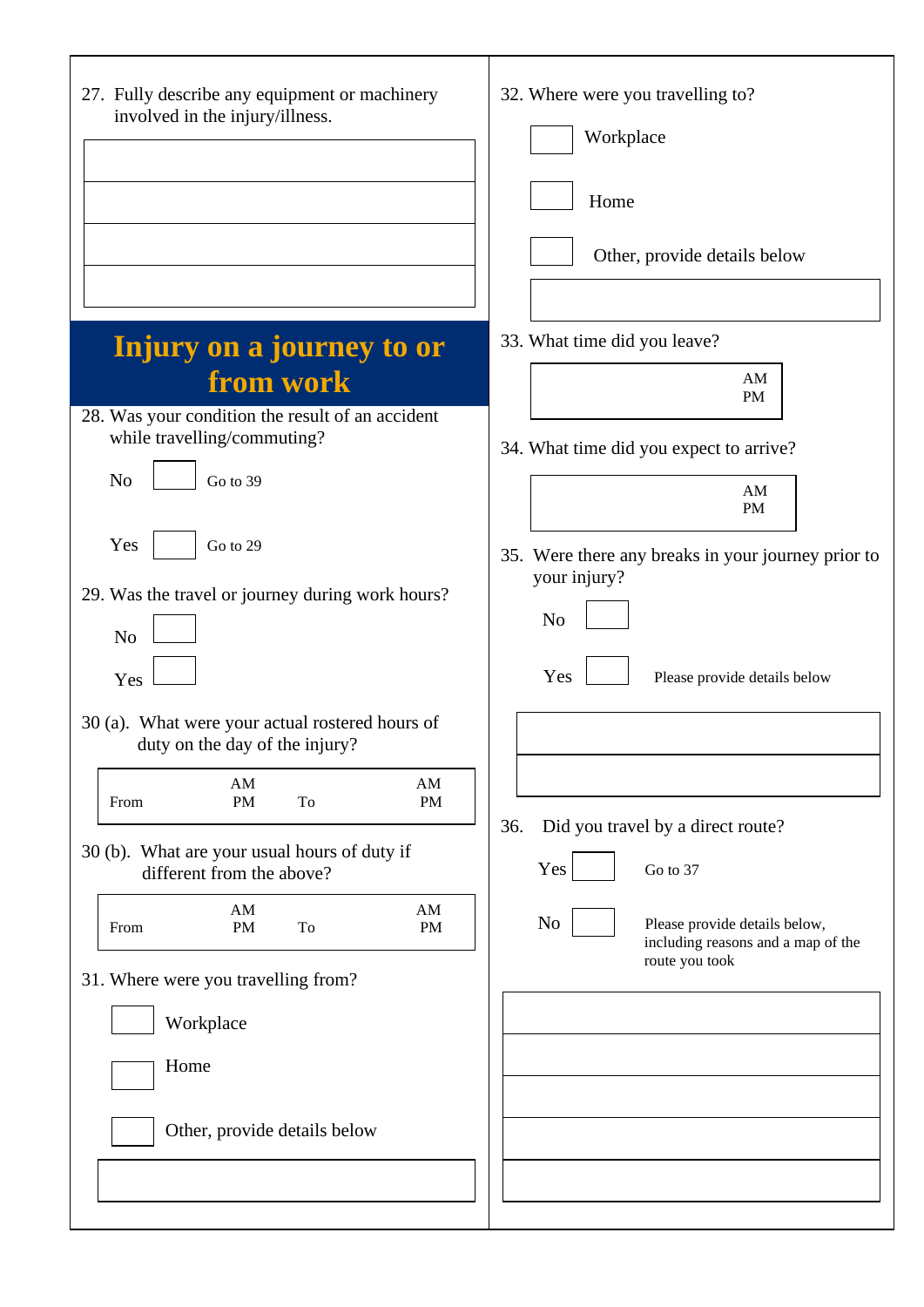| 37. Was someone else responsible for your accident?                                                                                                                                                                                                                                                                                                                                                                                                                | <b>Incapacity Information</b>                                                                                                                                                                                                                                                                                                                                                                                                                                                                                                                                                                                                                                                                                                                                                                                                                                                          |
|--------------------------------------------------------------------------------------------------------------------------------------------------------------------------------------------------------------------------------------------------------------------------------------------------------------------------------------------------------------------------------------------------------------------------------------------------------------------|----------------------------------------------------------------------------------------------------------------------------------------------------------------------------------------------------------------------------------------------------------------------------------------------------------------------------------------------------------------------------------------------------------------------------------------------------------------------------------------------------------------------------------------------------------------------------------------------------------------------------------------------------------------------------------------------------------------------------------------------------------------------------------------------------------------------------------------------------------------------------------------|
| N <sub>o</sub><br>Go to 38<br>Yes<br>Please provide full details of the other party<br>including a diagram of what occurred<br>38. Was the accident reported to the police or anybody<br>else?<br>N <sub>o</sub><br>Go to 39<br>Yes<br>Please provide full details including:<br>To whom the accident was reported<br>$\circ$<br>Please attach a copy of any report<br>$\circ$<br>(eg police report, accident report etc)<br>Were drugs or alcohol involved in any | 39. Have you returned to work?<br>N <sub>o</sub><br>What date do you expect to return?<br>Yes<br>What date did you return?<br>Did you return to:<br>Your normal working hours<br>Reduced hours/part time/restricted duties<br>40. Did you have any other employment<br>(including self employment at the time of<br>injury/illness)?<br>N <sub>o</sub><br>Go to 41<br>Yes<br>Name and address of your other employer<br>How many hours per week do you work for the other<br>employer and what is the gross amount you earned for<br>those hours?<br>Hours and minutes per week<br>Gross earnings<br>41.<br>Dependant details:<br>Name of Husband/Wife/Defacto<br>Is he/she working? No $\Box$ Yes l<br>If yes, what is their average weekly earnings?<br>Other Dependants: (if not enough space, attach another sheet)<br><b>Full Name</b><br>Relationship<br>Date of<br><b>Birth</b> |
| O<br>way?                                                                                                                                                                                                                                                                                                                                                                                                                                                          | eg son, parent                                                                                                                                                                                                                                                                                                                                                                                                                                                                                                                                                                                                                                                                                                                                                                                                                                                                         |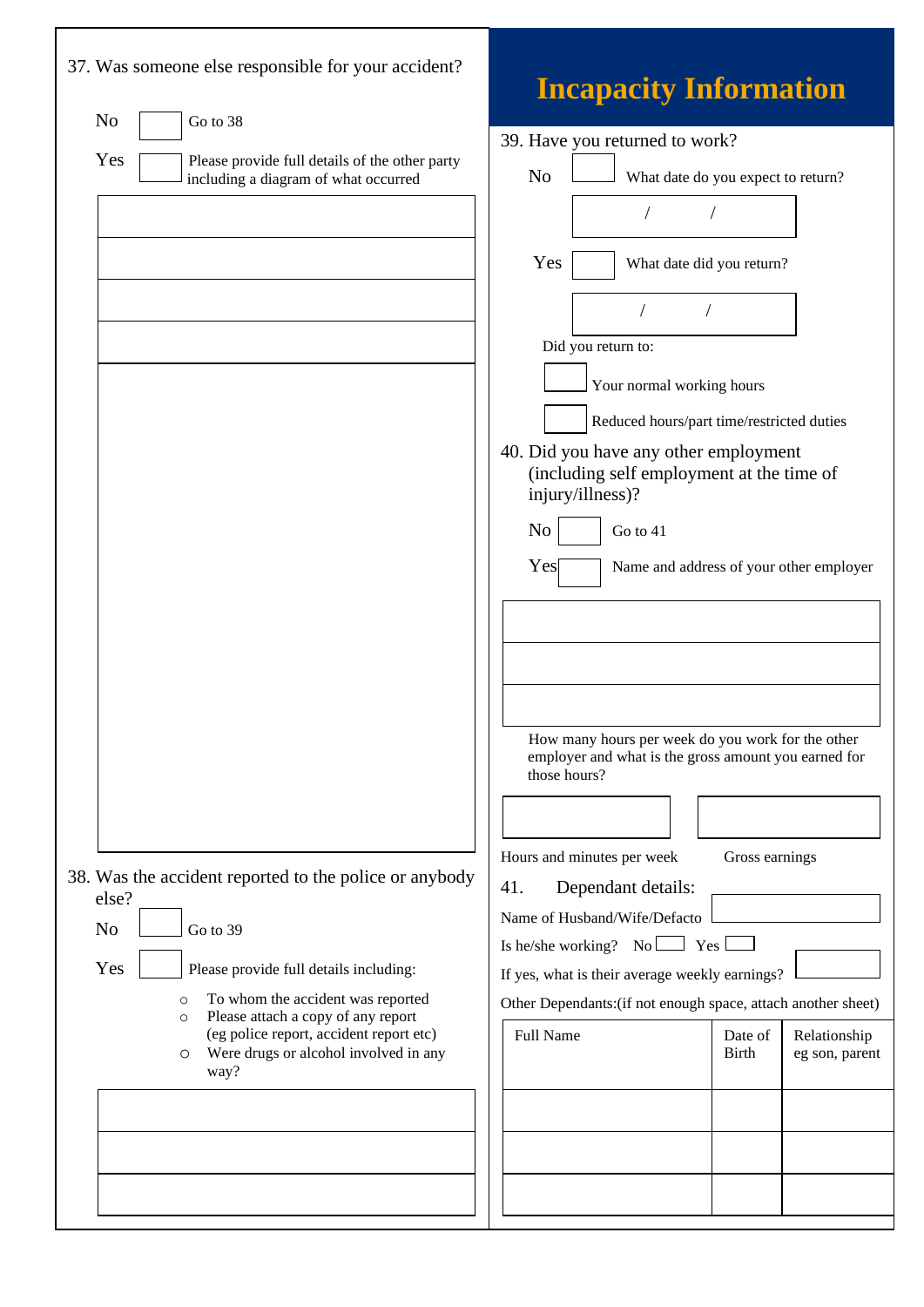42. Have you attached your medical certificate(s)?

Yes

Remember, Pacific National cannot determine liability on your claim without a medical certificate.

#### **PLEASE ENSURE THAT YOU READ AND UNDERSTAND ALL OF THE FOLLOWING BEFORE SIGNING THIS FORM.**

43. Your authority is required to allow information to be given to Pacific National. Additional medical information will not be requested unless it is necessary to do so. Please complete the following authorisation and declaration.

I,………………………………………………………………………………………. authorise the doctors, hospitals, health professionals and rehabilitation providers who have treated me for (insert injury or illness)

to discuss with, or provide to, Pacific National, my Rehabilitation Delegate and/or Rehabilitation Provider, reports or clinical notes relating to this or any similar or related condition.

I authorise the administrator of my superannuation scheme to provide to Pacific National details of medical information obtained in connection with my engagement for employment by Pacific National or its predecessors.

I am willing for a photocopy of this authorisation to be accepted with the same authority as the original. I am willing to allow the distribution of this information to other parties involved in my treatment, rehabilitation or compensation in relation to the injury or illness described above; AND

#### **I declare that:**

**The information I have supplied on this form and any other attachment is true and accurate;**

**I am aware that I must advise Pacific National immediately if I engage in any employment, whether paid or not, or in the running of a business in my own right or as a partner during the period I am absent from work as a result of injury/illness;**

**I am aware that I must advise Pacific National if my injury or illness improves during any period of incapacity sufficiently to allow me to return to work, or if I decide to change my treating Doctor;**

**I am aware that the making of a false or misleading claim or false or misleading statement in support of that claim or to a Medical Practitioner is punishable by law under the** *Crimes Act 1914* **and/or the** *Workers Compensation Act 1987 (NSW)* **and that I may be prosecuted;**

**I am aware that any monies paid by Pacific National as a result of a false or misleading statement or claim will be recovered.**

| Signature: | Date: |  |  |  |
|------------|-------|--|--|--|
|------------|-------|--|--|--|

**You must give or send this form to your Return To Work Co-ordinator (RTWC) or Manager as soon as possible after signing.**